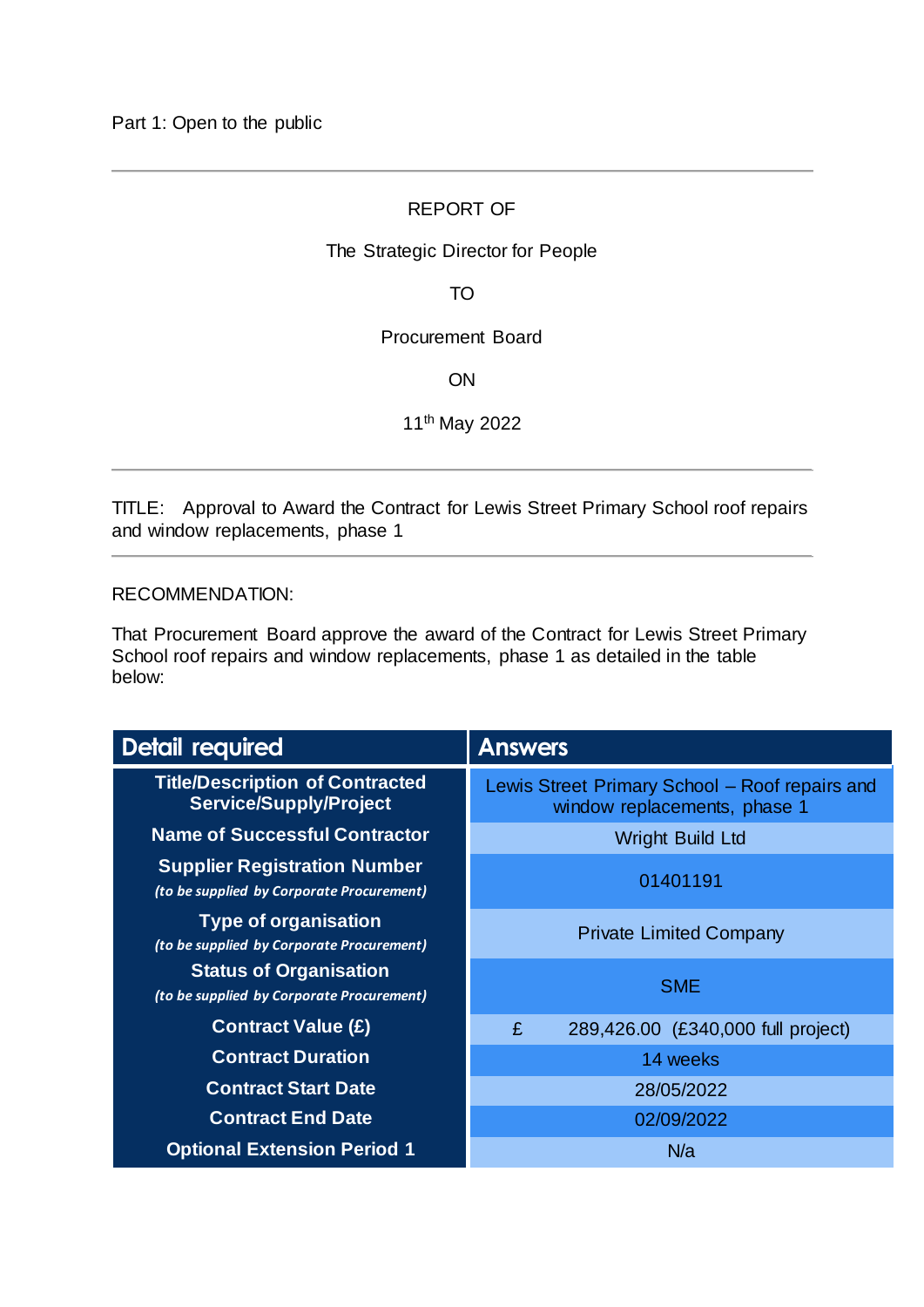| Detail required                                                                                                   | <b>Answers</b>                       |  |  |
|-------------------------------------------------------------------------------------------------------------------|--------------------------------------|--|--|
| <b>Optional Extension Period 2</b>                                                                                | N/a                                  |  |  |
| Who will approve each Extension<br>Period?                                                                        | Choose an item.                      |  |  |
| <b>Contact Officer (Name &amp; number)</b>                                                                        | Les Woolhouse 07713 786 093          |  |  |
| <b>Lead Service Group</b>                                                                                         | <b>People Services</b>               |  |  |
| How the contract was procured?<br>(to be supplied by procurement)                                                 | <b>Mini Competition</b>              |  |  |
| <b>Framework Details (where applicable)</b><br>(procurement body, framework<br>reference & title, start/ end date | Minor Building Works Framework Lot 2 |  |  |
| <b>Funding Source</b>                                                                                             | <b>Capital Programme</b>             |  |  |
| <b>Ethical Contractor (EC): Mayor's</b><br><b>Employment Charter</b>                                              |                                      |  |  |
| EC: Committed to sign up to charter                                                                               |                                      |  |  |
| <b>EC: Accredited Living Wage Employer</b>                                                                        |                                      |  |  |

# EXECUTIVE SUMMARY:

The purpose of this report is to seek approval for the award of the above mentioned contract.

## BACKGROUND DOCUMENTS:

Exempt under Paragraph 3 of Schedule 12A of the Local Government Act 1972

'Tender Submissions and Evaluation Documents'

# KEY DECISION: No

## DETAILS:

## 1. Background

The main school building is a traditional red brick building with several pitched roofs. Copings and brickwork to the perimeter of the roof deteriorated and works are required to the ensure that the building is wind and watertight. The areas that have been identified as the highest priority are along Lewis Street elevation.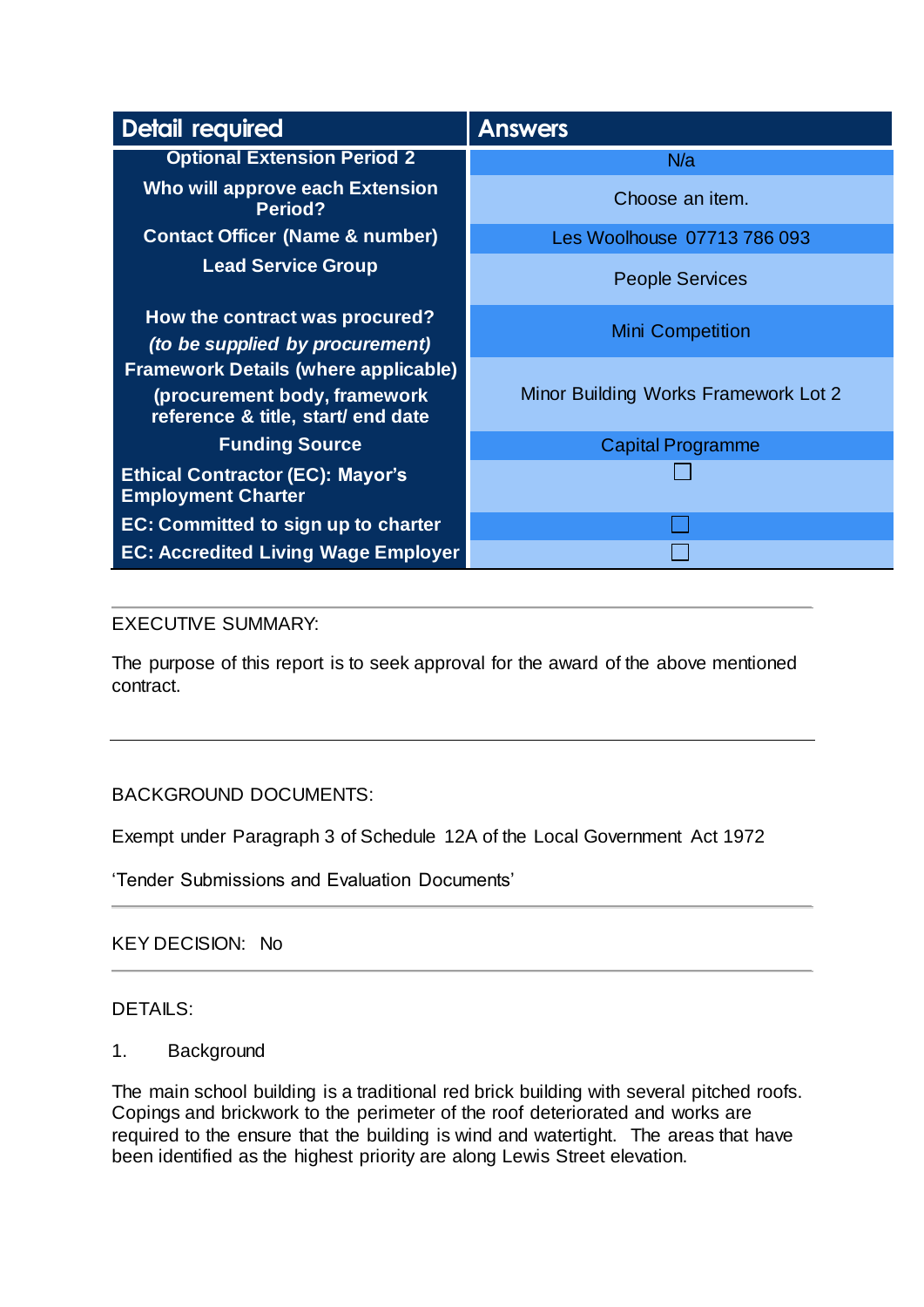The windows on the Lewis Street elevation have exceeded their anticipated lifespan and replacement aluminium windows are required. This will also aid in improving the ventilation to the rooms.

The pointing of the brickwork at first floor level including the terracotta copings is failing on the Lewis Street, Parr Street and St John Street upper elevations also needs to be repointed. There are areas internally areas of addled and damaged plaster which has been caused by the failure of the pointing. This is to be removed and replastered followed by isolated decoration.

## 2. The Procurement Process

The works for this project have been tendered under the Council's e-tendering portal in accordance with Contractual Standing Orders. Tenders were let by mini competition under the Minor Building Works Framework Lot 2 Agreement.

Two companies submitted a tender and these have been evaluated in accordance with selection criteria.

The evaluation scores are as follows:-

| <b>Name of Bidder</b> | % Price<br>score<br><b>Max 70%</b> | % Quality<br>score<br><b>Max 30%</b> | %Overall<br><b>Score</b><br>100% |
|-----------------------|------------------------------------|--------------------------------------|----------------------------------|
| Wright Build Ltd      | 70.00                              | 22.00                                | 92.00                            |
| Provider B            | 67.58                              | 24.00                                | 91.58                            |

Following the evaluation process the company that scored the highest in accordance with the selection criteria was Wright Build Ltd with a tender of £289,426.00. Their submission produced a score of 92.00% and represents the most economically advantageous offer to the Council which also supports social value.

## 3. Social Value

Wright Build have advised that they will support the Salford City Mayor's Charter for Employment Standards and help raise employment standards for employees and businesses across the city. They have advised that it is within their business plan to submit an application for accreditation to the Living Wage Foundation in the near future.

They have created training/employment opportunities for Salford people and will notify the council when vacancies occur to offer positions to the local community.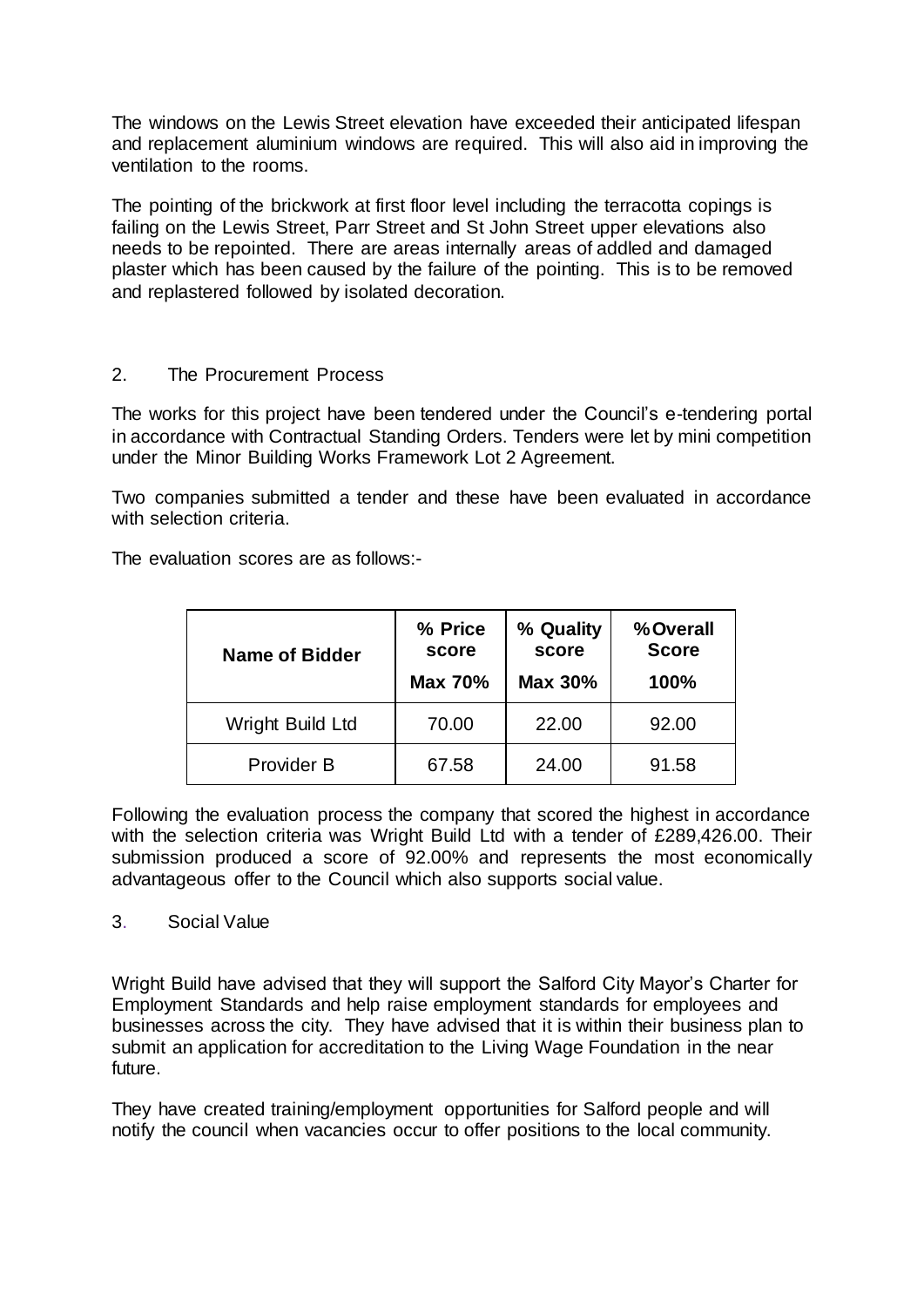Wright Build operate a sustainable managed supply chain throughout the greater Manchester area and are able to subcontract works to local companies who naturally employ a high proportion of local labour.

They have advised that they will source materials, goods and products from Salford based businesses to boost the local economy wherever possible. KPI's to measure this throughout the project duration are set up at project inception.

#### KEY COUNCIL POLICIES:

All relating to carbon reduction and social value outcomes relating to local employment.

#### EQUALITY IMPACT ASSESSMENT AND IMPLICATIONS:

Work with construction projects is valuable in supporting local employment and in supporting local supply chains in construction work. This in turn aids the growth and regeneration of the City.

#### ASSESSMENT OF RISK: High

Failure to maintain the fabric of the building could result in the closure of classrooms and ancillary areas which would have a negative impact on the education of the pupils.

## SOURCE OF FUNDING:

There is funding available under the Capital Programme to cover the costs of the project.

Expenditure code: E22015

LEGAL IMPLICATIONS: Supplied by: The Shared Legal Service – Contact Officer and telephone number: Tony Hatton – Principal Solicitor tel. 0161 219 6323

When commissioning contracts for the procurement of goods, services, or the execution of works, the Council must comply with the Public Contracts Regulations 2015 (PCR) and its own Contractual Standing Orders (CSO's), failing which a contract may be subject to legal challenge from an aggrieved provider. The proposed award of the contract follows a tender exercise by mini competition in accordance with the Minor Building Works Framework Agreement Lot 2.

The purpose of a framework agreement is to select through a procurement/ evaluation process a number of providers who can meet the service requirements of the Council, as and when those services are required. If they are required then the Council will undertake an exercise to call off the services from one or more of the providers who have been selected to be on the framework and this may be through any number of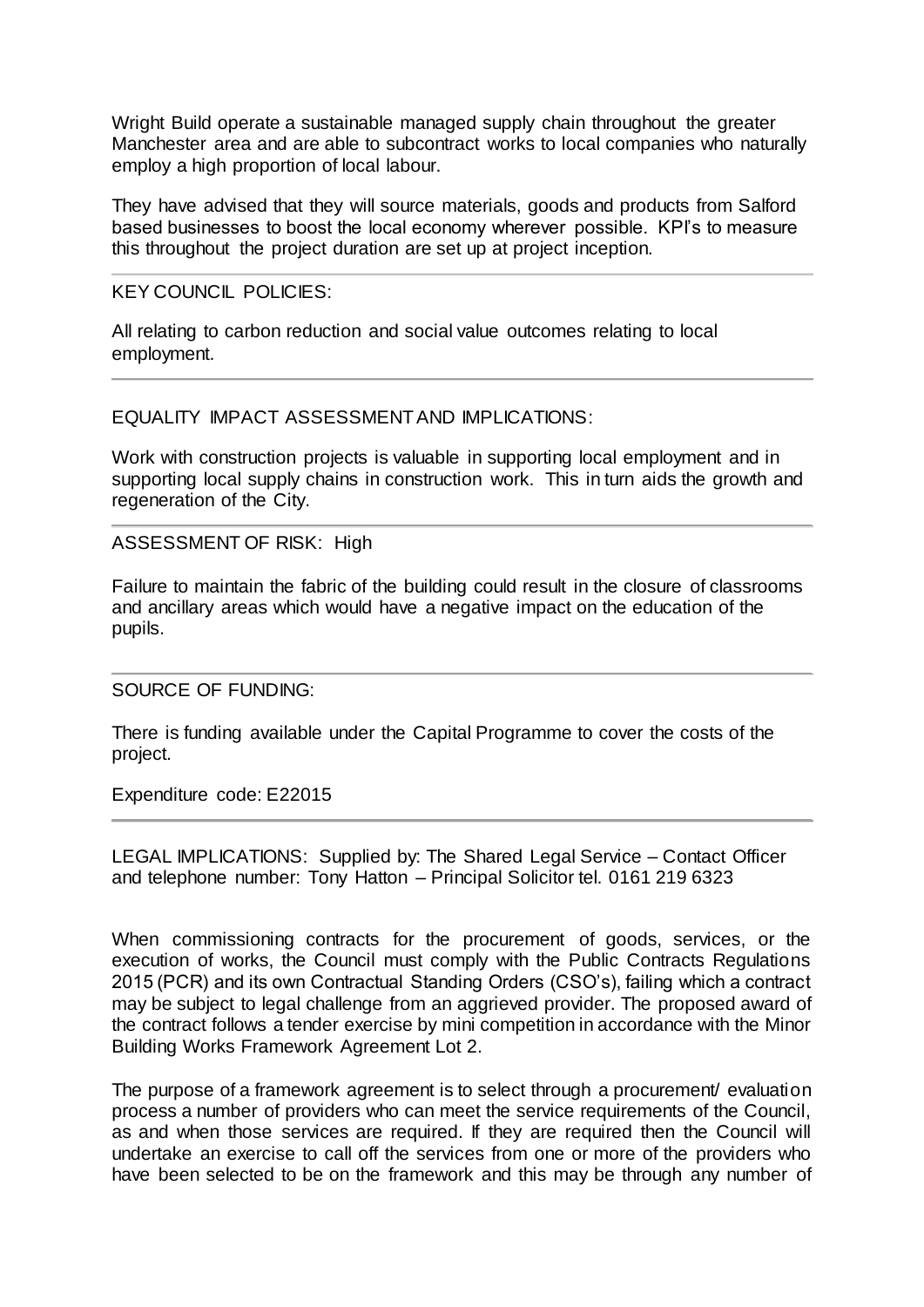ways e.g. mini-competition, direct allocation etc. depending on the circumstances. A contract will then be formed between the Council and the chosen provider/s.

The Council will need to have followed the procedure set out in the framework agreement for mini competition to ensure the procurement process is compliant. Two companies from the framework suppliers submitted a tender, and the bid has been evaluated on the most economically advantageous tender basis in line with published procedures resulting in the proposed award of the contract to Wright Build Ltd. The procurement procedures therefore appear robust and compliant with the requirements of the Council's CSO's and PCR.

FINANCIAL IMPLICATIONS: Submitted by: Alex Archer, Finance Manager 778 0498

The works will be funded by the 2022/23 capital programme in the sum of £340,000. (Tender costs £289,426 plus surveys, professional fees and associated additional costs of £50,574).

PROCUREMENT IMPLICATIONS: Supplied by: The Corporate Procurement Team Contact officer and telephone number: Deborah Derbyshire (Category Manager – Corporate Procurement Team) tel 0161 686 6244

The project has been competitively tendered by means of a mini competition under the Council's own Minor Building Works Framework Lot 2 which complies with the Councils Contractual Standing Orders and the Procurement Contract Regulations.

The winning tenderer has submitted the most economically advantageous offer in line with the rules of the framework.

HR IMPLICATIONS: Supplied by: N/a

CLIMATE CHANGE IMPLICATIONS: Supplied by:

No significant Climate Change implications in this project. All projects are developed to meet or exceed current legislation and requirements relating to energy efficiency and carbon reduction targets. Projects are required to support the Council's objectives of becoming carbon neutral by 2028.

The works will be programmed to minimise the traffic impact in the area. Any waste materials will be removed and taken to a transfer station for systematic sorting and recycling to ensure minimal landfill waste.

Sustainability plans would be targeted to also align with opportunities to continue to deliver social value outcomes.